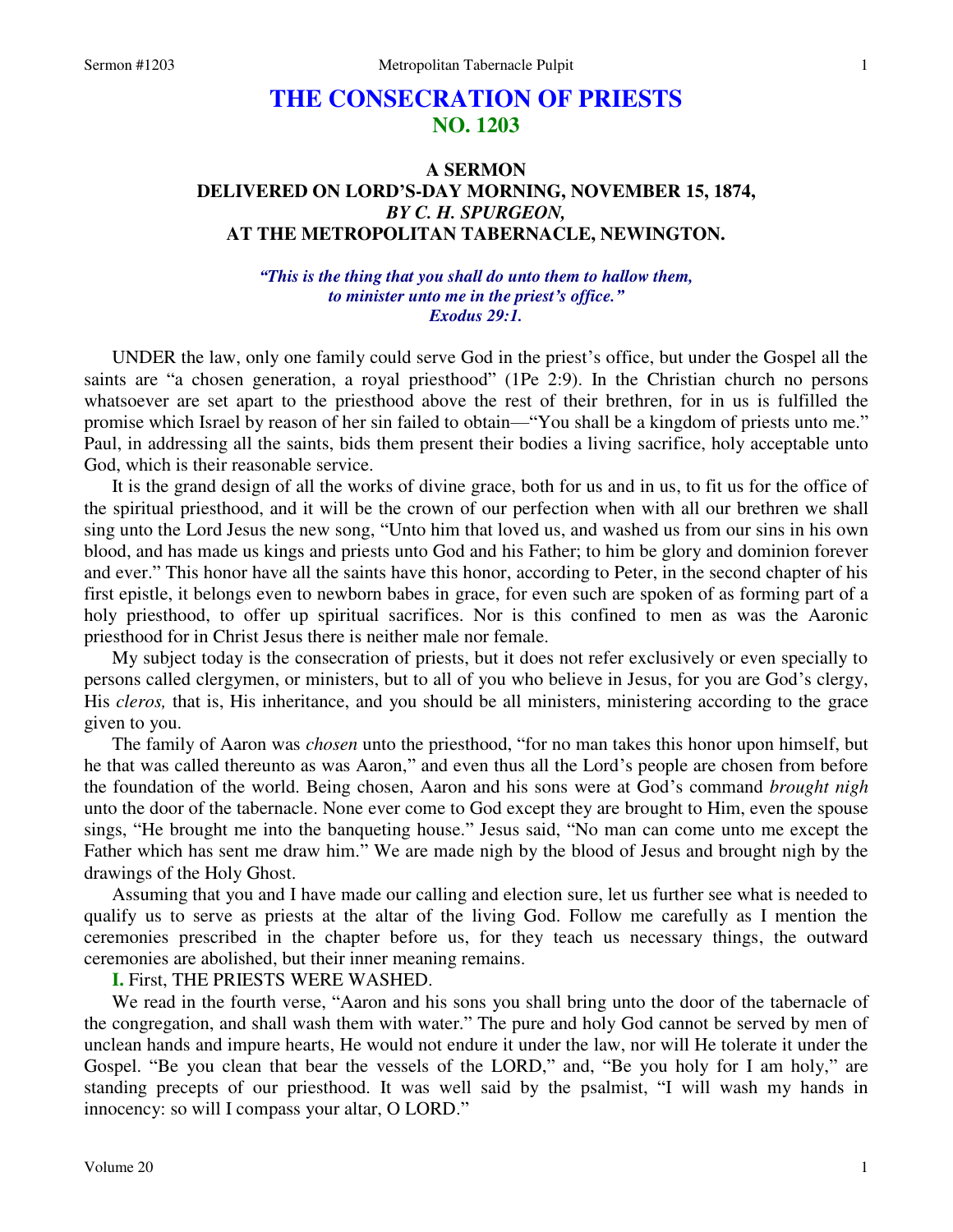This washing is afforded us in two ways, answering to our double need. First, it is given to us in *regeneration,* wherein we are born of water and of the Spirit. By the power of the Holy Ghost we are made new creatures in Christ Jesus, and in us is fulfilled the type set forth in Naaman, who washed in the Jordan, and his flesh came again unto him, even as a little child. Not in the waters of baptism, but in the living water of the Holy Spirit are we cleansed from nature's original defilement, He it is who causes old things to pass away, and makes all things new. Through His sanctifying operations we are cleansed from all filthiness of the flesh and of the spirit, and made vessels fit for the Master's use. This washing is in every case essential.

You may say, "I desire to serve God," but you cannot do it till you are born again. Your whole nature must be cleansed, or you will never be qualified to stand as a priest before the thrice holy God. I marvel how some who know nothing about regeneration can dare call themselves priests. They are strangers to the renewing influences of the Spirit, and yet they style themselves God's ministers. Has God set blind men to be guides, and dead men to quicken souls? Unto such as these God says, "What have you to do to declare my statutes?"

The need of another form of washing was indicated by the double stream which flowed from the pierced breast of Christ, for "forthwith came there out blood and water." We must be washed by *remission of sin,* of which David sang, "Purge me with hyssop and I shall be clean; wash me and I shall be whiter than snow." In the first moment of our faith in Jesus there is given to us a washing which makes us clean every whit in the sight of God, once for all. It is that washing to which the Lord Jesus referred when He said, "He that is washed needs not save to wash his feet, for he is clean." The priests were washed once from head to foot, to make them ceremonially clean, and after that they needed only to wash their feet when they came into the holy place, and even thus our Lord told His disciples when He washed their feet that they had no need of another complete bathing, for they were clean every whit.

Believers should not pray to their heavenly Father as if their sins still rested upon them and had never been forgiven, for the Lord has put away their sin, and as far as the east is from the west so far has He removed their transgressions from them, yet as they continually accumulate some evil and stain by being in this body, and in this world, they have need to come each day with, "Forgive us our trespasses as we forgive them that trespass against us." Our first washing has removed all sin as before God the Judge, our daily washing cleanses us from offenses towards God as our Father. Even when we walk in the light as God is in the light, and have fellowship with one another, we yet need daily cleansing from all sin by the blood of Jesus Christ, His Son, and blessed be God we have it.

Now, my dear hearers, have you thus been cleansed from all sin? Do you know today the power of that word, "Being made free from sin, you became the servants of righteousness"? Have you the blessedness of that man unto whom the Lord imputes not iniquity, and in whose spirit there is no guile? Do not try to stand as a priest before God till you have received this double washing. Remember the great aim of the Gospel is to make us priests unto God, but the consecrating process must begin by our being cleansed as sinners from the guilt of sin and the defilement of our nature. He who would serve the Lord must first confess his iniquities and obtain remission, or he can no more approach the living God than a leper could enter into the holy place.

#### **II.** After being washed, THE PRIESTS WERE CLOTHED.

They might not wear one of the garments which belonged to themselves or to their former calling. Undergarments were provided for them, and outer garments too, within and without their raiment was new and appropriate. They put on what was given them, nothing more and nothing less. No man can serve God acceptably in his own righteousness, it is but filthy rags. We must have the fine linen of an inward sanctification, and the outer garment, for glory and for beauty, of the imputed righteousness of our Lord and Savior Jesus Christ. We must, in a word, sing with the hymn—

> *"Jesus, Thy blood and righteousness, My beauty are, my glorious dress."*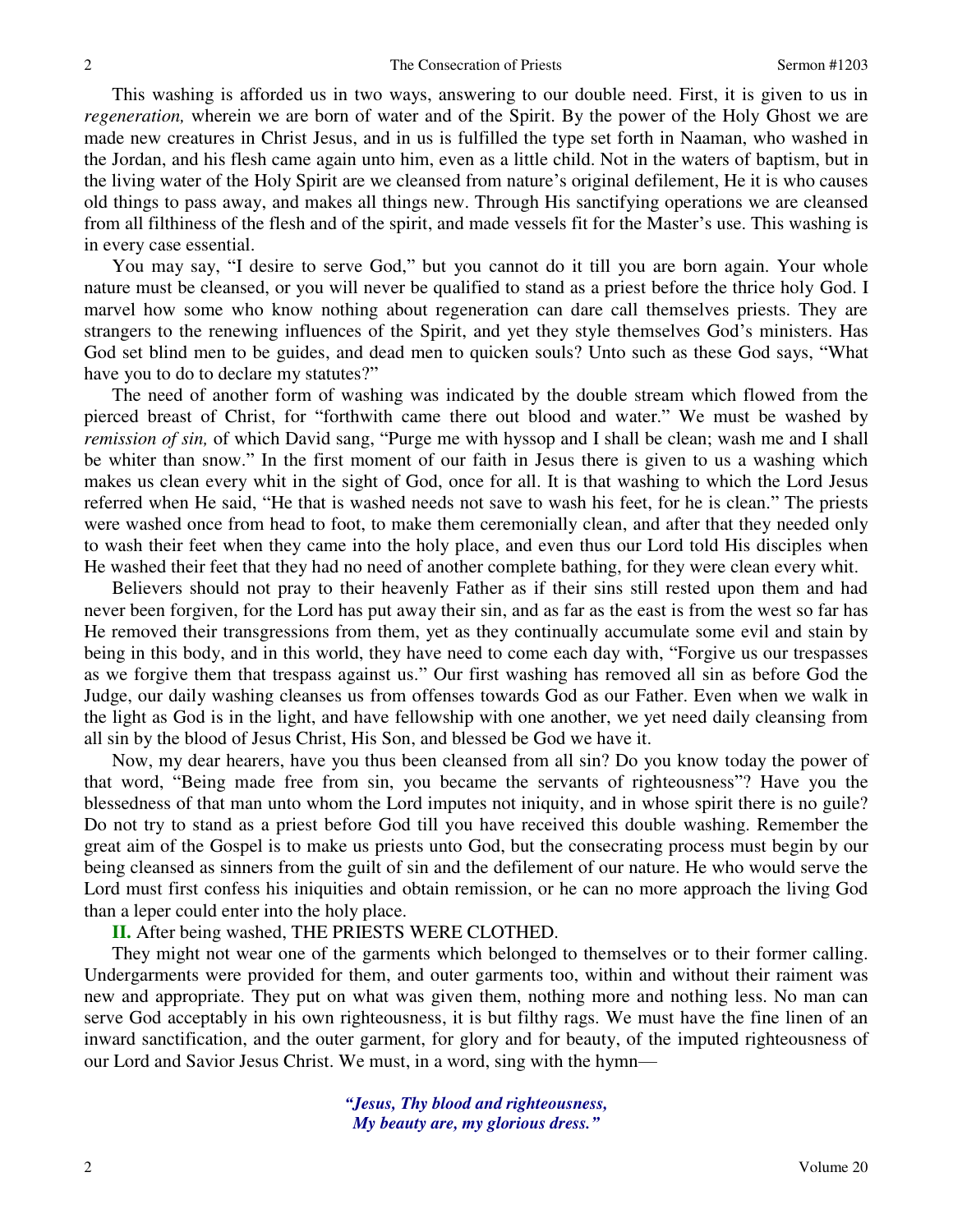We cannot stand to worship God unless it is so, He will drive us from His presence.

Note that *these garments were provided for them*. They were at no expense in buying them, nor labor in weaving them, nor skill in making them, they had simply to put them on. And you, dear child of God, are to put on the garments which Jesus Christ has provided for you, at His own cost, and freely bestows upon you out of boundless love. *These garments formed a complete apparel*. They had no shoes upon their feet, it is true, but they would have been superfluous, for the place whereon they stood was holy ground. They were sandaled with reverence. The child of God when he is bedecked in the righteousness of Christ still feels a solemn awe of the Lord, and comes into the presence of the Most High with adoration, for he remembers that he is but a creature at his best.

*These garments were very comely to look upon*. Though the common priests did not wear the breastplate of jewels, nor the bells and pomegranates, nor the girdle of blue and fine twined linen, yet, in their ordinary dress of pure white, they must have been very comely to look upon. Fine white linen is the emblem of the righteousness of the saints, and truly in God's eye, with the exception of His dear Son, there are no lovelier objects in the world than His own people when they are dressed in the garments of salvation.

*The dress provided was absolutely necessary to be worn*. No priest might offer sacrifice without the appointed garments, for we read in the forty-third verse of the twenty-eighth chapter, "They shall be upon Aaron, and upon his sons, when they come in unto the tabernacle of the congregation, or when they come near unto the altar to minister in the holy place, that they bear not iniquity, and die." They would have died had they attempted to sacrifice without being clothed according to the law. A man pretending to serve God without the divine righteousness upon him, puts himself in a most perilous position, he is where the flaming wrath of God burns terribly. Better for him to keep his own place in the distance, than to draw near unto the service of God, unless he is adorned with the glorious array which Christ has woven in the loom of His life and dyed in His own blood.

Dear brethren, if you desire to worship God aright in holy labor, or prayer, or praise, you must go to your engagements dressed in the righteousness of Jesus, for you can only be "accepted in the Beloved."

**III.** Then, thirdly, THESE PRIESTS WERE ANOINTED.

It does not appear that they were each one *personally* anointed so early in the ceremony, but they saw the fragrant oil poured upon Aaron on their behalf. So you find it written in the seventh verse, "Then shall you take the anointing oil, and pour it upon his head, and anoint him." So that in order to serve God aright, it is needful for us to see the anointing which has been given to our covenant Head, without measure.

But you say to me, "Of what benefit can that be to us? We require the unction of the Holy Spirit upon ourselves." True, but the oil which was poured upon Aaron's head went down his beard, and its copious flow descended even to the skirts of his garments, and what you need to know if you are to be a true priest to God, is that the Holy Spirit comes to you through Christ and from Christ, and it is because your Head is anointed that you have an unction from the Holy One. You could not have been Christians if He had not first been the Christ. Be of good cheer concerning this, for though you may be one of the lowest members of the mystical body of Jesus Christ, you have an anointing from the Holy One because Jesus has that anointing, and in the power of that anointing you may minister before the Lord.

Further on in the discourse we shall have to show you the personal anointing which you must individually receive, but it is highly important for every worker to see where his fragrance before God must lie—never in himself, but always in his covenant Head. Be you filled with the Spirit, but do not dream that the Spirit of God comes to you apart from your Lord. You are the branch, and the sap can only come to you through the stem. You are the member, but your life dwells in your Head, divided from Jesus you are dead. Never forget this, for any attempt at independence will be fatal. A man in Christ is fragrant with a holy perfume before the Lord, but out of Christ he is an unclean thing, and cannot approach the altar.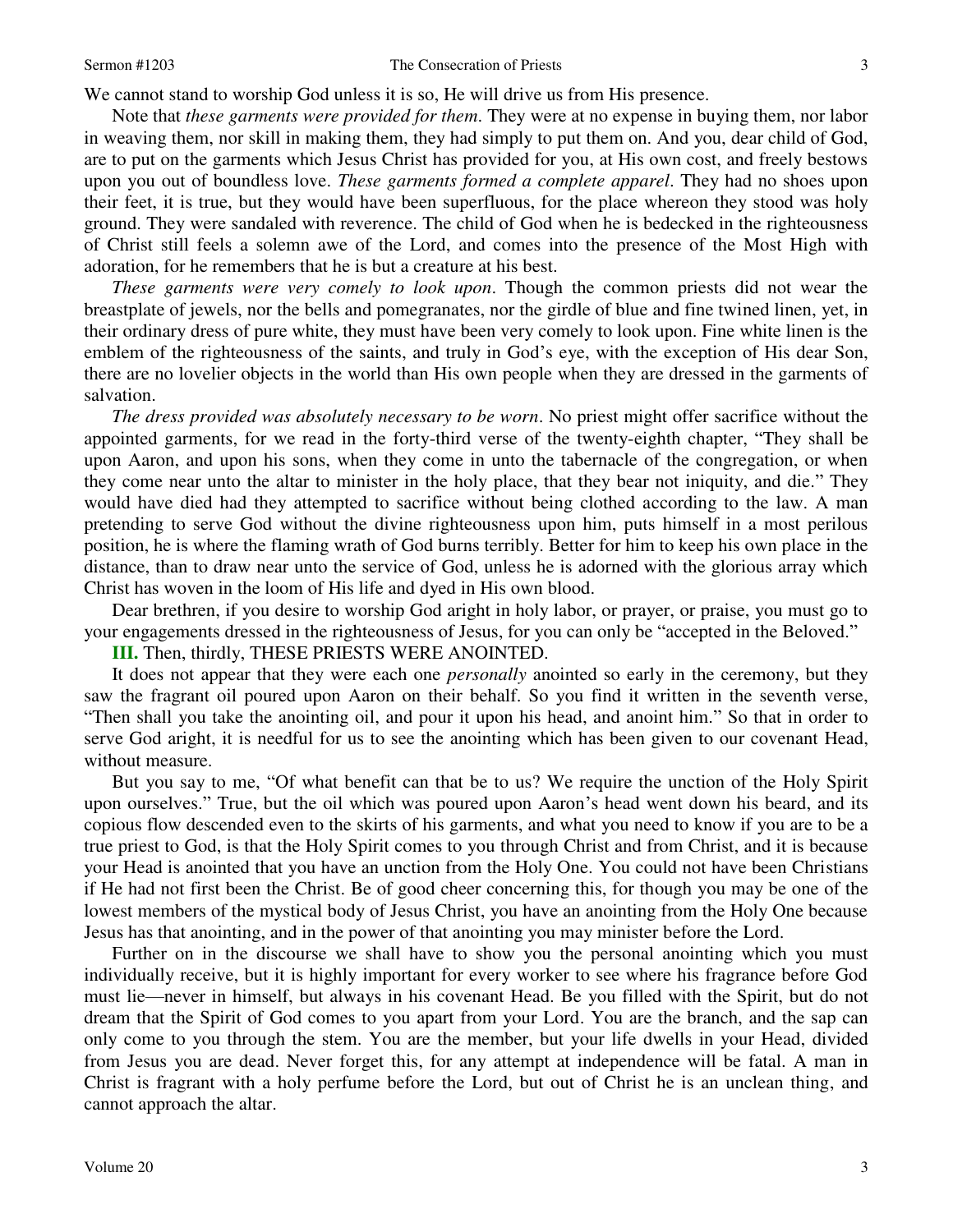**IV.** Fourthly, having been washed, clothed, and representatively anointed, they had next TO SHARE IN THE SIN OFFERING.

They were sinful men, how could they approach a thrice holy God? You and I are sinful, as we know by bitter experience, how can we hope to stand before the mercy seat, and present acceptable sacrifices unto such a one as God is? There is no way of approaching Him while our sin is seen, it must be covered, covered by a sin offering. We are told that the sin offering selected was a bullock without blemish, of the first year, strong, and vigorous, a perfect being as far as it could be. Lift your eyes to Jesus, in whom is no spot of sin, being undefiled in nature and immaculate in life. He it is who stands for you, even He who knew no sin, and yet was made sin for you that you might be made the righteousness of God in Him. He, in the fullness of His strength, and in the perfection of His manhood, gave Himself as a ransom and a substitute for you. View Him with wondering gratitude.

The bullock of the sin offering being brought to the altar, Aaron and his sons were to lay their hands upon it. Read the tenth verse—They "shall put their hands upon the head of the bullock." The Hebrew word means more than lightly placing the hand, it gives the idea of pressing hard upon the bullock's head. They came each one and leaned upon the victim, loading him with their burden, signifying their acceptance of its substitution, their joy that the Lord would accept that victim in their stead. When they put their hands on the bullock, they made a confession of sin, and the Rabbis have preserved for us the form in which that confession was made, but time forbids our reading it to you. The act was evidently understood by all concerned as a typical transfer of guilt, and the placing of the bullock as the sin offering in the place of the sinner.

Come, brethren and sisters, though washed, though clothed, though anointed, come as penitents, and rejoice in the vicarious sacrifice of Jesus. Draw nigh unto the Lord with sincere hearts and acknowledge your transgressions, and again accept your Savior as your sin bearer, for a sin bearer who is not accepted by you can be of no service to you. The hands of faith must be laid upon the sacrifice, for my part, I like to lay them there every day, nay, I desire to keep them there always, believing without ceasing that my sin is imputed no more to me, but by a sacred act of God was laid upon Jesus, according to that sentence, "He has laid on him the iniquity of us all."

The bullock was killed as a token that just as the poor beast was slain so they deserved to die for their sins, and that done, the blood was caught in bowls and taken to the altar, where it was poured out, at the bottom of the altar, round about. Read the seventeenth verse. There must have been a pool of blood all round the altar, or at any rate a crimsoned line. What did it signify? Did it not show that our only access to God is by the blood? They were washed and robed and anointed, and yet they could not reach the altar till the way to it had been paved with atoning blood.

Oh, my brother, there is no way for you to God as His priest except through the precious blood. We cannot draw near to God, or serve Him aright, if we forget the blood of atonement. Our standing is upon and within the blood of sprinkling, we must bring our prayers, praises, preachings, almsgivings, and all other offerings, to the altar, around which the blood is poured. In vain are all good works which are not so presented. See you well to this, my brethren. It is essential beyond all else.

This done, the choicer and more vital parts of the bullock were taken, and burned upon the altar, to show that even when our Lord Jesus is viewed as a sin offering, He is still a sweet savor unto God, and however He might hide His face from His Son because of our sin, yet He was always in Himself wellpleasing unto the Father. Hence the inwards of the bullock were burned on the altar, where nothing could be presented but that which was a sweet savor to God. O You Lamb of God, under whatever aspect we behold You, You are still precious to Your Father! You were beloved by Him even when You had to cry, "My God, my God, why have you forsaken me!"

But because the bullock was a sin offering and therefore obnoxious to God, its flesh, and its skin, and all that remained were carried outside the camp, and burned with a quick, consuming fire, as a thing worthy to be destroyed, for sin was upon it, and it must be burned up. Believer, have you seen Jesus as the great offering for sin, made a curse for us? You will never serve God in the priestly office aright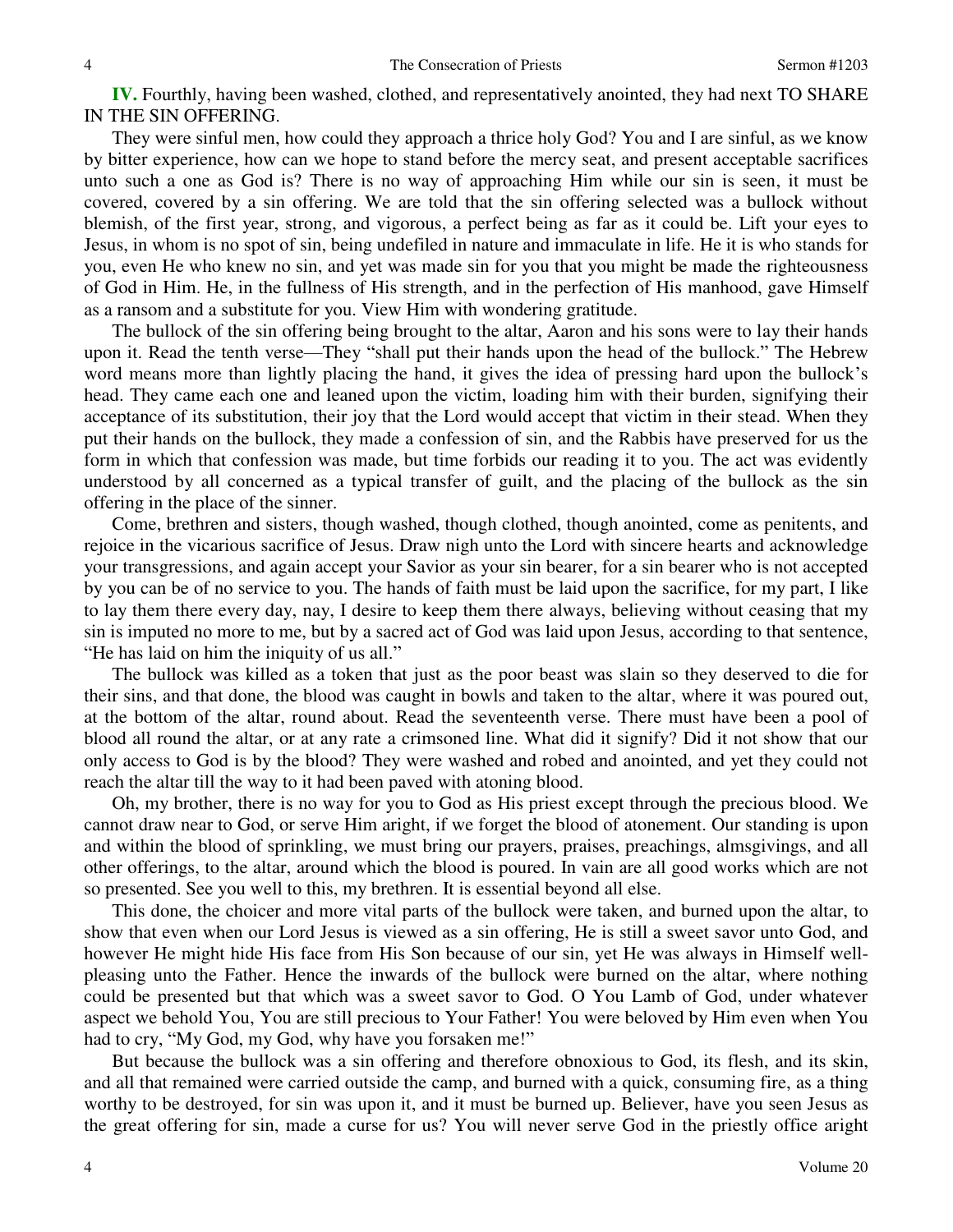unless you see that sin is a hateful thing to God, so hateful that even when it only lay upon His dear Son by imputation, He could not look upon Him, but bruised and smote Him until He cried in anguish, "Eloi, Eloi, lama sabachthani." "Jesus also, that he might sanctify the people with his own blood, suffered outside the camp," to show that not without his being treated as a transgressor could we be treated as righteous, and also that sin is in itself a deadly pest, which must not be endured in the camp of the chosen. Never let your joy concerning the atonement lessen your horror of transgression—

## *"With your joy for pardoned guilt, Mourn that you pierced the Lord."*

 I am persuaded that no one will ever serve the Lord humbly and devotedly unless he obtains a clear view of the Lord Jesus as his sin offering and substitute. Some preachers either do not know that truth, or else they think too little of it to make it prominent in their sermons, hence their ministry does not save souls. The great saving truth is the doctrine of atonement by substitution. Without it ministers will keep souls in bondage year after year because they do not proclaim the finished redemption, nor let men know that sin was laid on Jesus that it might be forever removed from the believer. "He was made sin for us that we might be made the righteousness of God in him," brethren, get that truth clearly into your heads, and intensely into your hearts, and you will become devoted to the Lord. Do not only believe that grand truth, but to the spirit of it serve you the Lord without weariness, seeing you have been redeemed with a price far more precious than silver and gold.

**V.** After the sin offering the consecrated ones went on to TAKE THEIR SHARE IN THE BURNT OFFERING.

The burnt offering differed widely from the sin offering. The sin offering indicated Christ as bearing our sin, but the burnt offering sets Him forth as presenting an acceptable offering unto the Lord. God required of us perfect obedience, He demanded from us a pure and holy life, and the requirement was a just one, but among us all there is none righteous, no, not one, how then could we stand before the thrice Holy Lord?

Beloved, Jesus stands in the gap. Before God His righteousness was perfect, acceptable, and delightful, and for us it is presented. He is made of God unto us righteousness. The burnt offering does not bring to light the remembrance of sin except so far as it reminds us that we were in need of a perfect righteousness, it brings before us only the thought of Jesus offering Himself as a sweet savor unto God, and making us accepted in the Beloved. The priests were to bring a ram without blemish, and when killed, before it was laid on the altar, its innards were to be washed, for otherwise the natural foulness of its body would prevent its being a fit type of that Savior who is pure within, in whom there is no taint of original sin. When this ram was brought the priests were to lay their hands upon it, as much as to say, "We accept this ram, that it may represent us as acceptable before God."

Oh, beloved, lay your hands on Jesus now by faith, and say, "Jesus, I accept You as my righteousness before the Lord, and believe that as God sees in You all that is delightful, and smells a sweet savor of rest, so He will be well-pleased with me for Your sake."

This offering when placed upon the altar was wholly burnt, not a fragment of it was put outside the camp, not a morsel of it was eaten by man, but the whole ram was utterly consumed with fire, for it was a burnt offering unto the Lord. And thus, dear friends, it is very delightful for us to see that God received Jesus, the whole of Jesus, there was nothing in Him to reject, and nothing that could be done without. He satisfied the Lord, He asked no more, He would have no less. Jesus has rendered to the Father all that He could desire from men, and the Lord is well-pleased for His righteousness' sake.

A sense of acceptance is a very necessary thing to those who would worship God aright, for if you do not enjoy it the legal spirit will begin to work to win acceptance by merit, and that will spoil it all. If men dream that they are to pray or preach their way to heaven, or to do this, and to do that, to be acceptable with God, they will offer strange fire on the Lord's altar and bring sacrifices with which He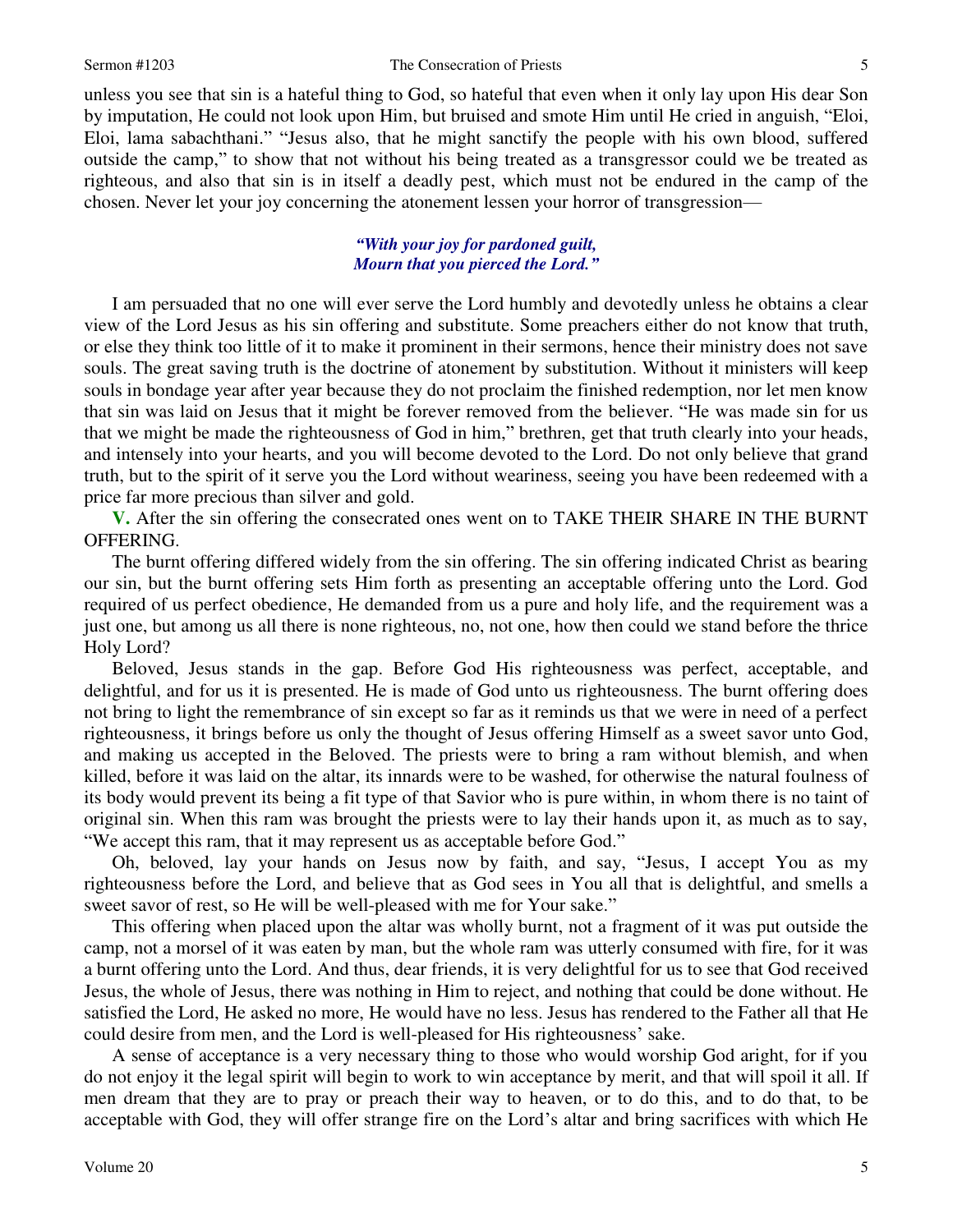can never be pleased. Vain oblations he will call them, and frown on the offerer. How delightful it is to serve God with a sense that we are pleasant in the sight of God, for this fills us with gratitude, inspires us with zeal, creates boldness, and fosters every grace. With what joy will you stand to minister daily whatever your calling may be, whether it be as a mother in the family, a servant in the house, a minister in the pulpit, or a teacher in the class. You will not need driving like a slave to his toil, but like a dearly beloved child you will rejoice to please your Father in all things. Work in the prison of the law under the lash of conscience is a very different thing from holy work in the sunlight of the Lord's countenance and the liberty of full acceptance. He who knows that he is not to be judged and condemned by the law, but stands forever justified because of what Christ has done for him, serves his God with a holy alacrity unknown to others.

**VI.** After the priests had seen for themselves the sin offering and the burnt offering, it was needful that they should partake of a third sacrifice, which was a PEACE OFFERING.

Another ram was brought as unblemished and vigorous as the former, for Jesus is never to be typified by anything but the best of its kind. We are told in the nineteenth verse that Aaron and his sons were to put their hands upon it, for, whatever view of the great sacrifice they might gaze upon, it was imperatively necessary that they should have a personal interest in it, mere theory will never do, we must have personal acquaintance with the Lord, and we must have Him to be our own.

So long as we have no part or lot in Jesus we are as much excluded from the service of the Lord as were the uncircumcised and the unclean. No man can run the heavenly race unless he is looking unto Jesus, he cannot be a soldier of the Lord unless he has Christ for his Captain, he cannot feed others until he has himself fed on Jesus, nor bring others to Jesus till he has come himself. "The husbandman that labors must first be partaker of the fruits," this is one of the laws of spiritual husbandry, and cannot be set aside. Lay your hands upon the head of the substitute before you venture to lay it upon the work of the Lord.

When this was done, the peace offering was slain. A sin offering was a thing obnoxious to God, and represented expiation made for sin, a burnt offering was a sweet savor unto God, and it was all burned on the altar, all being for the Lord alone—thus representing the Lord Jesus as rendering to the Lord a complete obedience, which magnified the law and made it honorable, but the peace offering was shared between the Lord and the priest or offerer. The Lord's part was consumed with fire upon the altar, and another portion was eaten by man in the holy place. The peace offering was thus an open declaration of the communion which had been established between God and man, so that they ate together, rejoicing in the same offering.

Beloved brethren, when you have felt the sweets of seeing the Lord as a sin offering, and then have tasted the high joys of acceptance as you have gazed upon Him as the burnt offering, satisfying JEHOVAH'S heart, it is surpassingly delightful to behold the Lamb of God as our peace offering, making glad the heart of God and man, and bringing both in bonds of friendship to a common meeting place. The eternal Father says, "This is my beloved Son, in whom I am well-pleased." And we cry, "This is our beloved Lord, in which our inmost soul rejoices."

In the peace offering the communion between the priests and the Lord commenced outwardly by their being consecrated by the blood of the peace offering. Moses dipped his finger in the blood, and smeared first the priest's right ear, then his thumb, and then his toe, as Matthew Henry says, as if they marked the boundaries and extremities of man's being, to show that all that was enclosed within the crimson lines was consecrated unto the Lord. We go not too far when we add that it signified the dedication of each faculty. The ear was henceforth to hear God's commands, to listen to divine teaching, and to drink in divine promises, no more to regard falsehood, vanity, and vice.

The hand was henceforth to be engaged in the divine service with diligence and intelligence, for the right hand was thus marked, and the thumb, the most useful part of it, for holy work the hand must be reserved.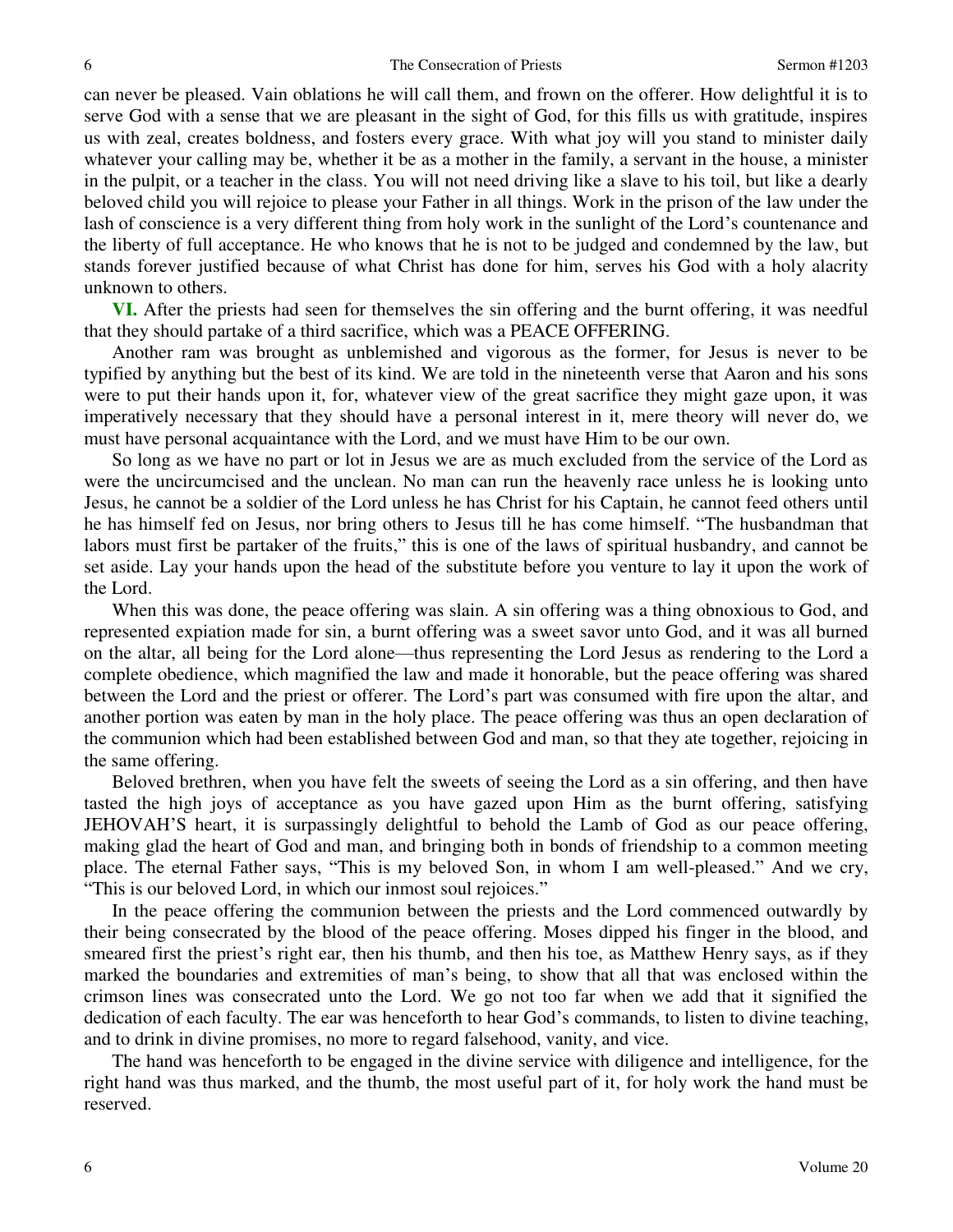The feet were to be equally holy, the priest, wherever he stood, or walked, or ran, was to be "holiness unto the LORD." He had no right to go anywhere if that blood-marked foot would be out of place. The whole man was thus consecrated by the blood of the everlasting covenant, a solemn seal indeed! Our personal share of the blood of Jesus has already done this for us, it has constrained us to yield unto God our whole manhood, spirit, soul, and body.

My brother, you can never serve God as His priest unless you are wholly given up to God through the blood of Jesus. You must have this verse in your very soul, and must masticate it, digest it, assimilate it into your nature—"You are not your own, you are bought with a price, therefore glorify God in your bodies and your spirits, which are his." This surrender of yourself unto the Lord commences your communion with the Lord, the peace offering has begun.

The next thing was to sprinkle the priests all over with a mixture of oil and blood, and this is that anointing which I said we should see by and by. "You shall take of the blood that is upon the altar, and of the anointing oil, and sprinkle it upon Aaron, and upon his garments, and upon his sons, and upon the garments of his sons with him: and he shall be hallowed, and his garments, and his sons, and his sons' garments with him." Yes, brethren, we need to know that double anointing, the blood of Jesus which cleanses, and the oil of the Holy Spirit which perfumes us. It is well to see how these two blend in one, Jesus and His atonement, the Spirit and His sanctification, the work for us and the work in us.

Read the third of John, and there you find, "You must be born again," but side by side with it you get, "Whosoever believes in him is not condemned." It is not so easy for the preacher to always give these two doctrines with equal clearness and distinctness, he is very apt, when he is preaching up simple faith, and saying, "Only believe," to forget that equally important statement, "You must be born again." It is a terrible blunder to set the blood and the oil in opposition, they must always go together. Yet there are some who have even spoken depreciatingly of repentance, which is an essential part of the work of the Spirit of God, their zeal for holding up the righteousness of Christ by faith has driven them beyond the bounds of truth.

Brethren, do not err in this matter, but abide in equal loyalty to these equally sure and important verities. If you would serve the Lord aright, you must have the blood and the oil sprinkled upon you, that is to say, you must know personally the influence of them both. What a strange sight these men in white garments must have presented, bespattered all over with blood and oil. Did that stain their garments? No, it adorned and perfumed them. Remember that saying, "They have washed their robes and made them white in the blood of the Lamb." No purity is comparable to that which comes by the Spirit and by the atoning blood, in God's sight these priests thus stained were more beautiful, by far than they had been before.

Oh, my soul, prize Jesus and His blood, and never forget that you need the gifts and graces of the Holy Spirit. Bless God for justification, but seek after sanctification. Praise Him for perfection in Christ Jesus, and go on to obtain the perfect work of the Holy Ghost. We have a cleansing and we also have an unction from the Holy One, as our experience is, so let our teaching be, for the priests' garments taught the people. We are to go forth as priests, and declare the virtue of the atoning sacrifice, but we must also manifest the sanctifying power of the Holy Spirit in our daily lives.

The next part of the ceremony was very singular. The priests had their hands filled. Certain parts of the ram were taken, and "one loaf of bread, and one cake of oiled bread, and one wafer out of the basket of unleavened bread, which is before the LORD," and all these were put into the hands of Aaron and his sons, so that they stood with their hands full before the Lord. See the beauty of this, and pray for a complete realization of it yourself. The Lord intends to make you a priest, but your hands are full of sin. What have you to do? You must lay those guilty hands on the sin offering, and make confession, and exercise faith, then the sin is gone, being transferred to another, and your hands are empty.

What next? Will the Lord leave you empty-handed? No, He gives you something to offer. He allows you a part of the peace offering to fill your hands withal, and this you present before Him as a wave offering.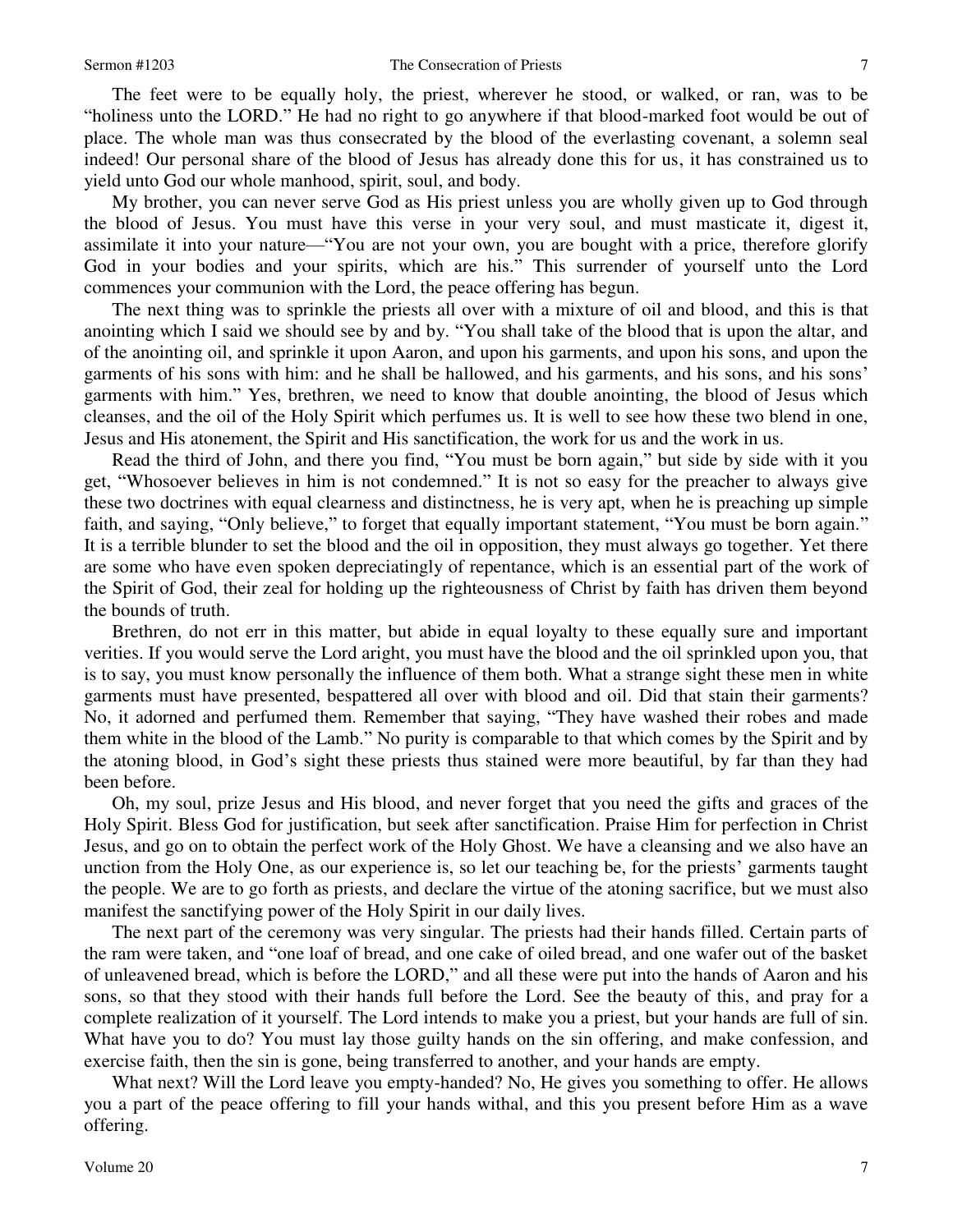It is a blessed thing to stand before God with your hands full of Christ. The service which consists in holding forth Jesus is most blessed. I love preaching when I have to preach Jesus only. Then I come before you, not empty-handed, but loaded with meat and bread for you. How idle it is for us to stand before God with nothing to offer, and if we have not Jesus we have nothing, or worse than nothing.

We may also interpret the full hands of the priests as representing our being enriched with the truth. I believe it used to be a ceremony in the English church that, when the bishop ordained a minister, he always placed the Bible in his hands, to set forth what he was expected to deal out to the people. When the Lord ordains His people to be priests unto Him He puts the Bible into their hands, and fills their heads and hearts with the truth thereof. When you have the inspired Word in your hands, you have both meat for strong men and bread for children, you have all sorts of spiritual food for all sorts of persons, and you need not fear that they will turn away dissatisfied, they cannot need more to feed upon than the bread of God's altar and the flesh of God's peace offering.

When their hands were full, and they stood at the altar, it indicated the way in which they brought to the Lord all that they had. We cannot act as priests before God with empty hands. "None of you shall appear before me empty," is His command. Has He given us wealth? Let us give without grudging, devising liberal things. Never neglect weekly storing and weekly offering, these are fit parts of Sabbath worship. Have we time, talent, influence, let us consecrate them all, and come with those possessions which Jesus has lent us, and present them with the flesh of the peace offering, and the sacred oil.

Holding this in their hands, the priests had to wave their pleasant burden to and fro. I scarcely know why, except that you who are God's priests have not had your hands filled that you may stand still, but that you may move them to and fro in the earth, that east, west, north, and south may know the benefit thereof, and that your brethren on either hand may commune with you in your ministering. Every now and then the priests stopped the horizontal motion, and heaved or lifted up their offering, as if to say, "It is all for you, O JEHOVAH. We lift it up into the presence of Your august Majesty, for it is Yours, and we are about to lay it on Your altar."

Believers, if you have had your hands filled by God, you must not be idle. Your fullness is meant for distribution to God's glory. If the clouds be full of rain they empty themselves upon the earth, if the rivers be full of water they run into the sea, and if God gives you a fullness, it is that you may communicate it to others and devote it to Himself. Jesus Christ breaks the bread multiplies it, and gives it to the disciples to divide among the multitude. Many a man becomes empty-handed because he does not know the art of distribution. He has his hands full and cries out, "Where shall I bestow my goods? my hands are full and I would keep it for myself and my family." My brother, wave it among your neighbors, lift it up to God in solemn consecration, and then let it be laid upon God's altar, since for this purpose you were called to be a priest unto the Most High.

Last of all there followed a very pleasant part of the matter—they sat down and feasted. God had received His part in the burning of the victim on the altar, and now Aaron and his sons were to "eat those things wherewith the atonement was made." You cannot serve God without strength, you cannot have strength except you eat, and you must be careful what you take into your soul, for according to what your food is will your strength be. The Lord would have His people fed daily upon Christ, and fed in the holy place where they serve. Christ is delightful to God and is delightful to you, so you must feed on Him in communion with God, in the place of holy fellowship. There is no sustenance for our inner nature anywhere but in Jesus, but, blessed be His name, no other sustenance can be desired, for He fills us to the full, and gives us a strength which is equal to our day.

I know some good people who are very busy indeed in the services of God, and I am very delighted that they should be, but I would caution them against working and never eating. They give up attending the means of grace as hearers because they have so much to do as workers. That is very well, and some strong men may be able to do it safely, but I do not think many of us can afford to do without the regular hearing of the Word. Whatever may be our zeal to work like Martha, we must also sit at Jesus' feet like

8